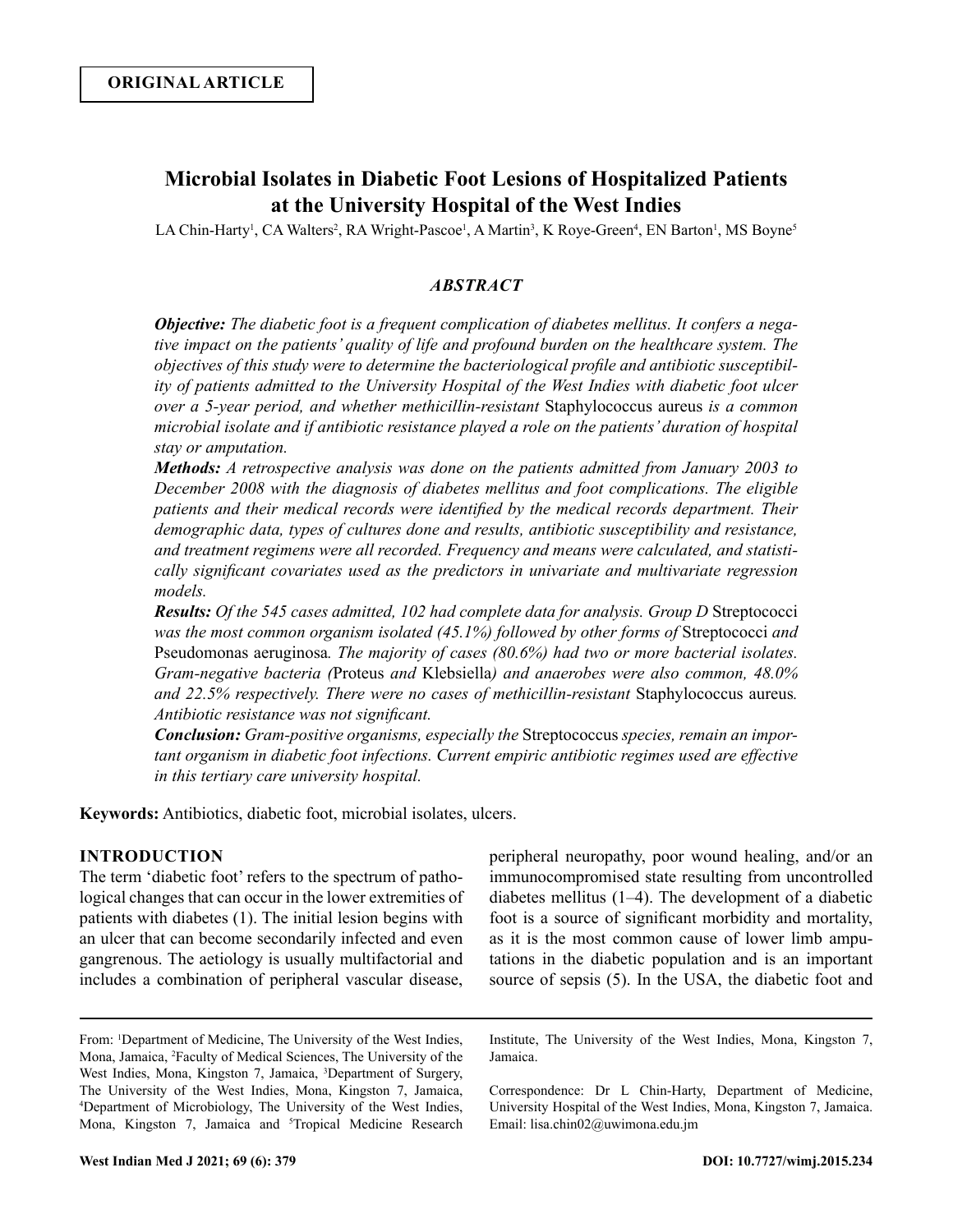its complications are the most common reasons for the hospitalization of patients with diabetes mellitus (6). It is estimated that 15%–20% of patients with diabetes will be hospitalized for a diabetic foot complication (7). The Caribbean has a similar high burden of the disease. One in every eight patients seen in the specialist diabetes clinic at the University Hospital of the West Indies (UHWI) had a foot complication (8). Diabetic gangrene accounted for 42% of all the lower limb amputations carried out in Jamaica (9). In Barbados, the amputation rate has been estimated as 936 per 100 000 (10). The financial burden on the health care system is also quite significant globally. In Trinidad and Tobago, over US\$ 13 000 000 was spent to treat patients hospitalized for diabetic foot infections in 1 year (11).

In order to minimize the negative impact of the diabetic foot ulcer, the ideal goal is to prevent its development. However, once an ulcer occurs, one of the treatment goals is to prevent infection, as well as to be able to recognize and treat an infection early with appropriate antibiotics (1, 2, 4). Most infections, when they do occur, are polymicrobial (2). As expected, Grampositive organisms are the major pathogens isolated. This has been demonstrated in a 1-year review of wound swabs from diabetics with foot ulcers submitted to the Microbiology department at the UHWI (1999–2000) (12). On the other hand, there have been a few studies that reported a predominance of Gram-negative aerobes in diabetic foot ulcers (13, 14). These differences may be partly influenced by a change in the causative organisms over time, geographical location and/or the severity of infection (15).

This study was aimed at evaluating microbial isolates from patients with diabetic foot ulcer over a 5-year period to determine changes, if any, in the type of organisms isolated and their resistance patterns. Any changes would directly affect the type of empiric antibiotics that will be recommended for initial treatment (16). Although methicillin-resistant *Staphylococcus aureus* (MRSA) was not expected to be a significant isolate, a secondary aim of the study was to document its incidence given the increasing emergence of community MRSA infections (17, 18). The study was also aimed at determining if the type of organism itself or its resistance pattern had a direct impact on the patients' outcomes (specifically their duration of hospital stay and amputation), although multiple factors probably contribute.

#### **SUBJECTS AND METHODS**

This was a retrospective single-institution study. All the patients with diabetes who were admitted with lower limb ulcers or diagnosed as having a diabetic foot at UHWI between January 2003 and December 2008 were included in the study. Assuming from prior data when approximately 48 subjects per year (12) had wound swabs from diabetic feet, an estimated 250 patients were expected for this study. The patients who had traumatic and decubitus ulcers were excluded. Information on the cultures and sensitivities from the wound swabs, tissue cultures and blood culture was obtained from the medical records. Other data collected included the patients' demographic data, type of diabetes, most recent HbA1c, duration of diabetes, other co-morbid illnesses, outpatient medications, antibiotics used, the duration of intravenous antibiotic administration, number of any amputations, and the duration of hospital stay.

The severity of foot lesions were graded according to Wagner's classification (19, 20):

0—no obvious ulcer, but thick callus, prominent metatarsal heads, claw toes or any bony abnormality

1—superficial ulcer clinically not infected

2—deep ulcer often infected but no bone involvement 3—deep ulcer, abscess formation and bone involvement

4—localized gangrene

5—gangrene of whole foot

As these were hospitalized patients, their feet lesions were expected to be at least grade 2.

#### **Statistical analyses**

Continuous data were summarized using means and standard deviations, and categorical data as proportions (with a 95% confidence interval). Pearson coefficients were calculated for the association of resistance patterns and microbial isolates with length of hospital stay. Association of the type of surgical procedure with categorical and non-normally distributed variables was assessed using the Chi-squared test and the Spearman rank correlation analysis, respectively. Statistically significant covariates were used as the predictors in univariate and multivariate regression models. We used the Statistical Package for the Social Sciences (SPSS, Version 17, Chicago, IL, USA) software for the data analyses.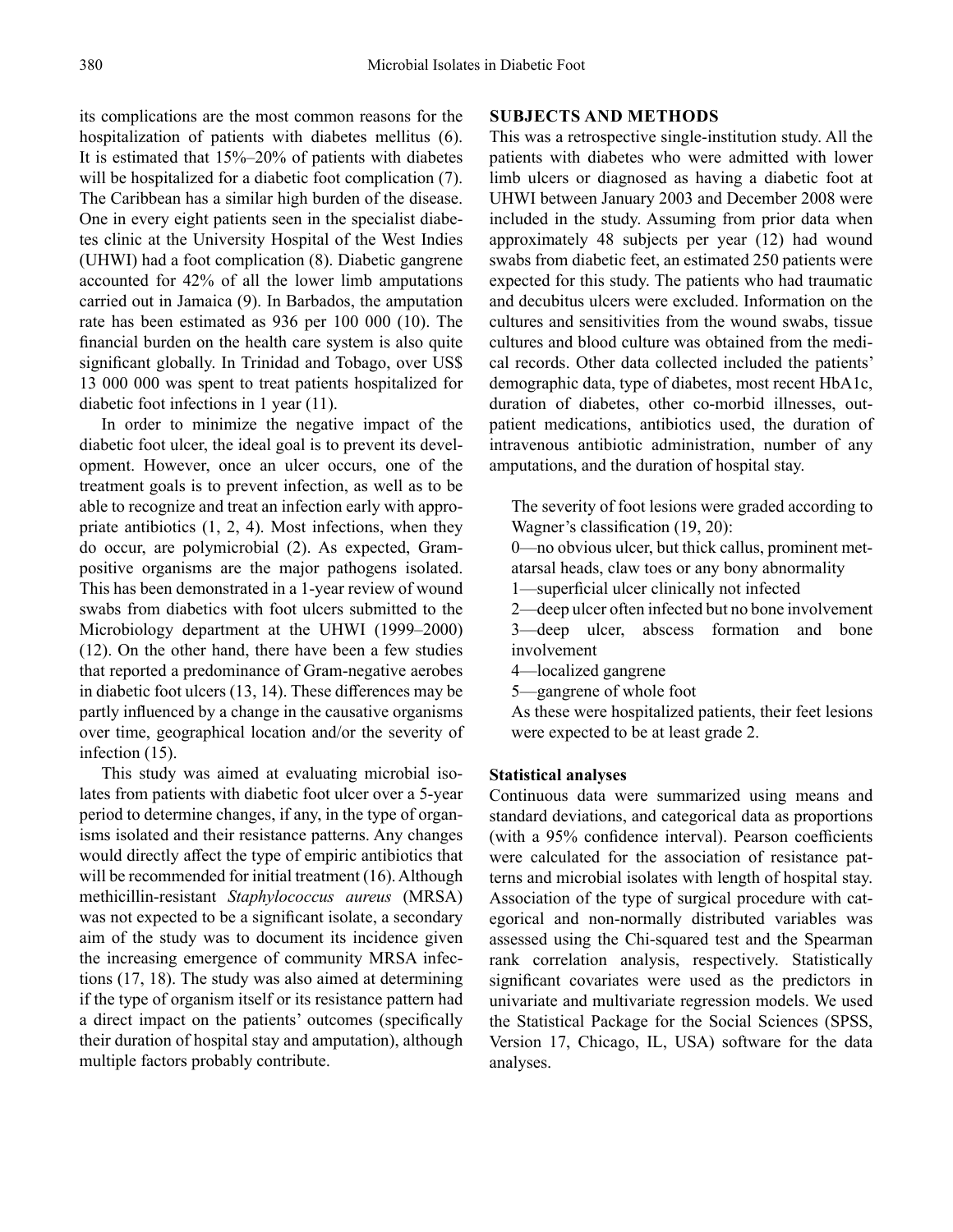#### **RESULTS**

A total of 545 cases with the primary diagnoses of diabetic foot from January 2003 to December 2008 were identified by the medical records department. A total of 230 dockets were located, of which 102 met the inclusion criteria for the study. The data were excluded because the patients were admitted with a different diagnosis ( $n = 28$ ) or their culture results were missing from the files  $(n = 100)$ .

The majority of the patients admitted were females and half of the patients were 60 years old or higher (Table 1). The average duration of diabetes was  $12.6 \pm$ 7.0 years with a mean admitting glucose of  $17.1 \pm 6.9$ mmol/L. Most of the patients did not have recorded glycosylated haemoglobin. Despite these elevated glucose levels, only three patients presented with a hyperglycaemic emergency (two with hyperglycaemic hyperosmolar state, one with diabetic ketoacidosis) and almost half presented with sepsis. There were no documented cases of type 1 diabetes. Hypertension and dyslipidaemia were frequent co-morbidities. Oral hypoglycaemic agents accounted for 89.8% of the outpatients medications, with the sulfonylurea (40.7%) and biguanide groups (44.9%) being the most common drugs used. Peripheral neuropathy and previous diabetic foot were the most common complications (Table 2). Of the patients who were admitted, 37.9% had prior admissions for diabetic foot. The severity of foot lesions on presentation was predominantly Wagner's stage 2 and 3 (combined 66.7%) (Table 3). The vast majority had debridement (99%). Half of the patients had some form of amputations (ray 14.7%, transmetarsal 5.9%, below the knee 25.5%, and above the knee 4.9%). There were no deaths.

The combination of beta-lactam and anti-anaerobic antimicrobials was the most common initial therapy  $(66%)$ . In 81% this was a beta-lactam + metronidazole and in  $19\%$  this was a beta lactam + clindamycin. Approximately 9% received monotherapy with a betalactam drug only. Culture directed change in antibiotics occurred in only 13.7% of the patients. The type of cultures sent included wound (45.1%) or tissue (55.9%) and blood (78.4%). Only nine (8.8%) blood cultures grew bacteria (three group D *Streptococcus*, five coagulasenegative *Staphylococcus*, one group C *Streptococcus*, one *Staphylococcus aureus*, one *Acinetobacter*, one *Bacteroides*). Three blood cultures had two organisms isolated. There were 57 tissue cultures done of which 13 grew one organism, 20 grew two organisms, 19 grew three organisms, and 6 grew four organisms. Of the 46 wound cultures done 7 grew one organism, 23 grew two

Table 1: Demographic profile of 102 patients with diabetic ulcers at the University Hospital of the West Indies during the period 2003–2008

|                                            | Mean             |
|--------------------------------------------|------------------|
| Age (years)                                | $60.2 \pm 14.5$  |
| Women $(\% )$                              | 54               |
| Type of diabetes                           |                  |
| • Type $2(%)$                              | 98 ( $n = 100$ ) |
| • Steroid induced (%)                      | $2(n=2)$         |
| Duration of diabetes (years)               | $12.6 \pm 7.0$   |
| Admission glucose (mmol/l)                 | $17.1 \pm 6.9$   |
| Sepsis on admission $(\%)$                 | 47.1             |
| Duration of admission (days)               | $14.7 \pm 11.3$  |
| Amputations $(\% )$                        | 52               |
| Pre-existing diabetic complications $(\%)$ | 54.9             |
| Hypertension $(\% )$                       | 50.4             |
| Dyslipidaemia (%)                          | 20.7             |
| Peripheral artery disease (%)              | 23.1             |
| Past and current smokers (%)               | 26               |
| Using insulin $(\%)$                       | 10.1             |

 $Means ± SD$  are stated unless otherwise indicated.

Table 2: Diagnosed diabetic complications in 102 patients with diabetic ulcers at the University Hospital of the West Indies

|                                                          | N  | $\frac{6}{9}$ |
|----------------------------------------------------------|----|---------------|
| Previous diabetic foot                                   | 44 | 43.1          |
| Peripheral neuropathy                                    | 27 | 26.4          |
| Erectile dysfunction                                     | 3  | 2.9           |
| Diabetic retinopathy                                     |    |               |
| • non-proliferative                                      | 15 | 14.7          |
| • proliferative                                          | 9  | 8.8           |
| Chronic kidney disease                                   | 7  | 6.9           |
| Cardiovascular disease (stroke, ischaemic heart disease) |    | 10.8          |

Table 3: Wagner's classification of diabetic foot in 102 patients with diabetic ulcers at the University Hospital of the West Indies

| Stage                                               | N  | $\frac{0}{0}$ |
|-----------------------------------------------------|----|---------------|
| 1 (superficial ulcer not clinically infected)       |    | 1.0           |
| 2 (deep ulcer often infected, no bone involvement)  | 44 | 43.1          |
| 3 (deep ulcer, abscess formation, bone involvement) | 24 | 23.5          |
| 4 (localized gangrene)                              | 16 | 15.7          |
| 5 (gangrene of whole foot)                          | 17 | 16.7          |

organisms, 9 grew three organisms, and 10 grew four organisms. Table 4 illustrates the specific types of the organisms isolated. The predominant organism grown was group D *Streptococcus*. There were no isolated cases of methicillin-resistant *Staphylococcus aureus*.

Table 5 identifies the different antibiotic sensitivities for the specific organisms isolated. There was no significant antibiotic resistance noted. The Gram-positive organisms were sensitive to the penicillin derivatives,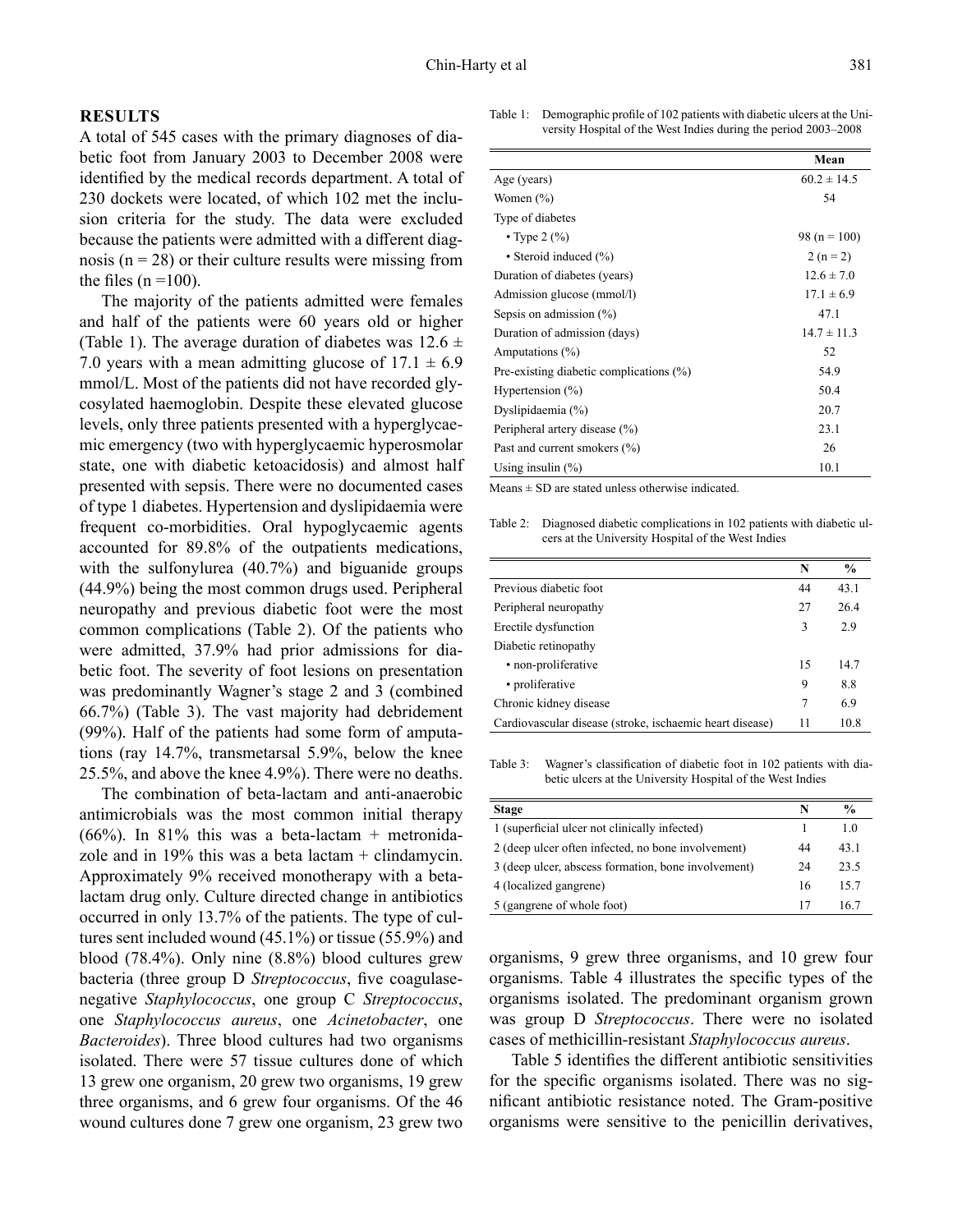| Table 4: Organisms isolated from wound and tissue cultures in 102 patients |
|----------------------------------------------------------------------------|
| with diabetic ulcers at the University Hospital of the West Indies         |

|                                           | $\frac{6}{9}$ | N              |
|-------------------------------------------|---------------|----------------|
| Staphylococcus aureus                     | 13.7          | 14             |
| Other staphylococci <sup>a</sup>          | 11.8          | 12             |
| Group D streptococci                      | 45.1          | 46             |
| Other Streptococci <sup>b</sup>           | 21.6          | 22             |
| Pseudomonas aeruginosa                    | 19.6          | 20             |
| Escherichia coli                          | 11.8          | 12             |
| <i>Enterobacter</i> sp.                   | 6.9           | $\overline{7}$ |
| <i>Proteus</i> sp.                        | 25.5          | 26             |
| Klebsiella sp.                            | 22.5          | 23             |
| <i>Morganella</i> sp.                     | 9.8           | 10             |
| Other Gram negatives <sup>c</sup>         | 21.6          | 22             |
| Anaerobes (including <i>Bacteroides</i> ) | 22.5          | 23             |
| Yeast                                     |               |                |

a Other *Staphylococcus* refers to coagulase-negative *Staphylococcus*. b

Other *Streptococcus* refers to *Streptococcus viridians*, groups B, C, and *G* streptococci.

c Other GNB (Gram-negative bacteria) includes *Alcaligenes*, *Citrobacter*, *Serratia*, *Acinetobacter* and *Providencia* species.

diabetes, there were still no significant relationships with patients' outcomes.

#### **DISCUSSION**

In this 5-year retrospective study, the majority of the patients with non-traumatic foot ulcers had a long duration of diabetes with inadequate glycaemic control, and frequently had other microvascular complications. The ulcer grade was mostly type 2 to 3. Aerobic Grampositive cocci and anaerobic species were the dominant microbes, but there was little if any antibiotic resistance.

As expected, the majority of the patients admitted with infected diabetic foot ulcers had long-standing uncontrolled diabetes mellitus that would be associated with subsequent microvascular complications. It might be partly contributed by the inadequate treatment on oral hypoglycaemic drugs as only 10.2% of the patients were on insulin therapy despite the inadequate control on two or more oral agents. It was difficult to know if the

Table 5: Antibiotic sensitivities (%) of the isolated organisms in 102 patients with diabetic ulcers at the University Hospital of the West Indies

| <b>Organisms</b>       | AC | AM             | <b>CX</b>                | CA | <b>TZP</b>     | CТ                       | CZ. | CIP            | <b>GM</b> | <b>SXT</b>     | MT |
|------------------------|----|----------------|--------------------------|----|----------------|--------------------------|-----|----------------|-----------|----------------|----|
| Staphylococcus aureus  | 37 | 11             | 30                       | 19 | 4              |                          |     |                |           |                |    |
| Other staphylococci    | 7  | 13             | 13                       |    |                |                          |     |                |           |                |    |
| Group D streptococci   | 45 | 41             | $\overline{\phantom{a}}$ |    |                | $\overline{4}$           | -   | 1              | 3         |                |    |
| Other streptococci     | 28 | 26             |                          | 7  | -              | 20                       |     |                |           | 9              |    |
| Pseudomonas aeruginosa |    |                |                          |    | 28             | $\overline{\phantom{0}}$ | 25  | $\overline{4}$ | 43        | $\overline{2}$ |    |
| Escherichia coli       | 23 | -              |                          |    |                | 6                        | 31  | 6              | 26        | 9              |    |
| Enterobacter sp.       | 10 | -              |                          |    | 10             | 10                       | 10  | 20             | 35        |                |    |
| Proteus sp.            | 31 | $\overline{2}$ |                          |    | $\overline{2}$ | 8                        | 16  | 7              | 25        | 10             |    |
| Klebsiella sp.         | 28 |                |                          |    | $\overline{2}$ | 5                        | 21  | 7              | 21        | 16             |    |
| Morganella sp.         |    |                |                          |    | 3              | 7                        | 10  | 10             | 38        | 28             |    |
| Other GNB              | 9  | $\overline{2}$ |                          |    | 9              | 7                        | 16  | 6              | 25        | 22             |    |
| Anaerobes              |    |                |                          | 41 |                |                          |     |                | 3         |                | 56 |

 $AC =$  amoxicillin/clavulanic acid;  $AM =$  ampicillin;  $CX =$  cloxacillin;  $CA =$  clindamycin;  $TZP =$ piperacillin/tazobactam; CT = ceftriaxone; CIP = ciprofloxacin; GM = gentamycin; SXT = cotrimoxazole;

 $CZ =$  ceftazidime;  $MT =$  metronidazole;  $GNB =$  Gram-negative bacteria.

whereas the Gram-negative organisms also demonstrated sensitivities to the beta-lactam antibiotics and/ or third-generation cephalosporins. Metronidazole and clindamycin were just as effective against the anaerobic bacteria.

The bivariate correlations done between the type of organisms identified, and impact on the subjects duration of admission was not significant ( $p$ -values  $> 0.05$ ). The patients' outcomes (duration of hospital stay, amputation) were not significantly related to their antibiotic sensitivity ( $p$ -values  $> 0.05$ ). In the multivariate analyses, after adjusting for age, gender and the duration of documented initial admission hyperglycaemia was due to poor compliance, infection or inadequately prescribed therapy. There was poor documentation of the patients' glycosylated haemoglobin. Of note, none of the patients had type 1 diabetes mellitus. Whether this reflects inaccurate record keeping or a true occurrence is unknown. In a literature review of similar studies that had been done, the researchers did not indicate the type of diabetes the subjects had (21–24).

The predominant microbes isolated in these patients are the aerobic Gram-positive cocci, especially group D *Streptococci*. These organisms are typically involved because they colonize the skin and become a source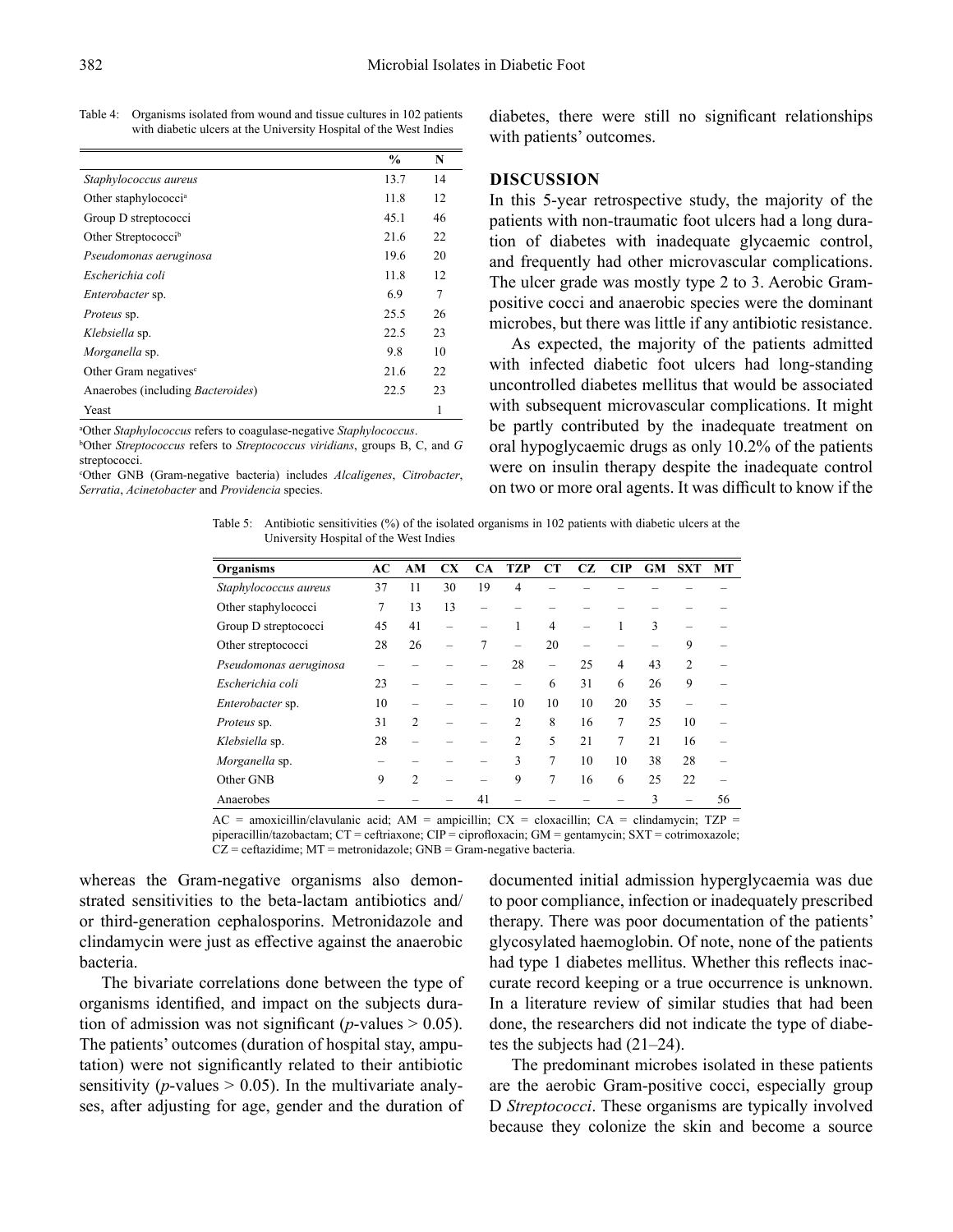of infection when the epidermal layer is broken as in an ulcer. However, numerous studies have shown that *Staphylococcus aureus* as well as the beta-haemolytic *Streptococci* (groups A, B, C, and G) are the most common (21, 22, 25). In our setting, group D *Streptococci* seems to be more common and this was also shown in the previous study done at the UHWI. This finding may indicate that the slight variation is attributable to geographical location. Methicillin-resistant *Staphylococcus aureus* does not appear to have any role in diabetic foot ulcers for our study population.

*Proteus* sp. and *Klebsiella* sp. dominate in the Gramnegative group. These organisms tend to be seen in the more chronic wounds, but our data analyses did not show increased frequency in the patients who had prior diabetic foot infections. The presence of *Pseudomonas aeruginosa* (19.6%) did not have any documented impact on the patients' hospital stay.

Anaerobic bacteria were also relatively frequent isolates but there was an unusual case where one specimen grew yeast as the only organism. This might have been a contaminant. Fungi are not typically isolated from infected diabetic ulcers but they are usually polymicrobial with a combination of Gram-positive, Gram-negative and anaerobic bacteria (26).

Despite the plethora of the organisms isolated, the most common empiric antibiotic regimes used (amoxicillin/clavulanic acid or cefuroxime or ceftriaxone and metronidazole or clindamycin) have been effective in their treatment. The most prevalent organisms have more than 50% sensitivities to the antibiotic regimes used. The Gram-positive organisms were mostly sensitive to the beta-lactam antibiotics, penicillins and third-generation cephalosporins. All the anaerobic isolates were either sensitive to clindamycin or metronidazole. Even in the patients who had isolates that were not typically sensitive to the initial antibiotics, the overall sensitivity was as expected. For example, *Pseudomonas aeruginosa* was not covered by the empiric antibiotic regime but it was sensitive to antibiotics with good Gram-negative coverage such as ceftazidime and gentamycin. However, empiric antibiotics were not frequently adjusted based on these culture results, yet there was no impact on the patients' overall hospital stay or on the type of surgical intervention. This neutral effect could be because systemic antibiotics play less of a role after the site of infection has been removed by debridement and/or amputation. All of our patients had debridement done on at least one occasion with over 53% requiring various degrees of amputation.

Validated trials on the initial antibiotics to use in cases of diabetic foot infections are lacking. The 2012 Infectious Diseases of America guidelines on the treatment of the diabetic foot do not recommend any specific antibiotic combinations but recommend that the agents given should have activity against at least Gram-positive cocci, with broader coverage against Gram-negative and anaerobic organisms for severe infections (27). The spectrum of coverage and route of administration are dependent on the severity of the infection. The Wagner's classification was used in this study to determine the severity of wound infection but it has many limitations. A single grade might encompass a wide range of infections, and it is skewed towards more severe diseases (28, 29). The determination of infection severity clinically remains subjective.

Other limitations of this study include the small sample size in comparison to the number of the patients admitted for diabetic foot infections over the 5-year period. This might have had an impact on the fact that no significant correlation was seen between the various types of organisms isolated and the patients' length of hospital stay, the presence of peripheral vascular disease or treatment for prior diabetic foot. It would have been interesting to note the frequency of skin grafting in these patients and to document complete wound healing, if any, after their discharge. Mostly wound swabs and not tissue biopsies were done to determine the true invasive/ pathogenic microbes. The technique of obtaining the swabs was not documented and may vary depending on the physician. We also cannot eliminate that secular trends have occurred since we did this study. In addition, standard culture techniques are under scrutiny and the use of molecular microbiology methodology, including polymerase chain reaction techniques, to isolate responsible organisms for diabetic foot infections has been suggested (30).

In conclusion, the most frequent microbial organisms isolated from the patients with diabetic foot were Grampositive organisms, particularly group D *Streptococci*. The ulcers tended to be polymicrobial in nature with Gram-positive, Gram-negative and anaerobic bacteria. Methicillin-resistant *Staphylococcus aureus* is not a problem in our setting. The Gram-positive organisms tended to be sensitive to penicillin, beta-lactam antibiotics and cephalosporins. The Gram-negative organisms were sensitive to third-generation cephalosporins and aminoglycosides. The anaerobic group was equally sensitive to metronidazole and clindamycin. There was no